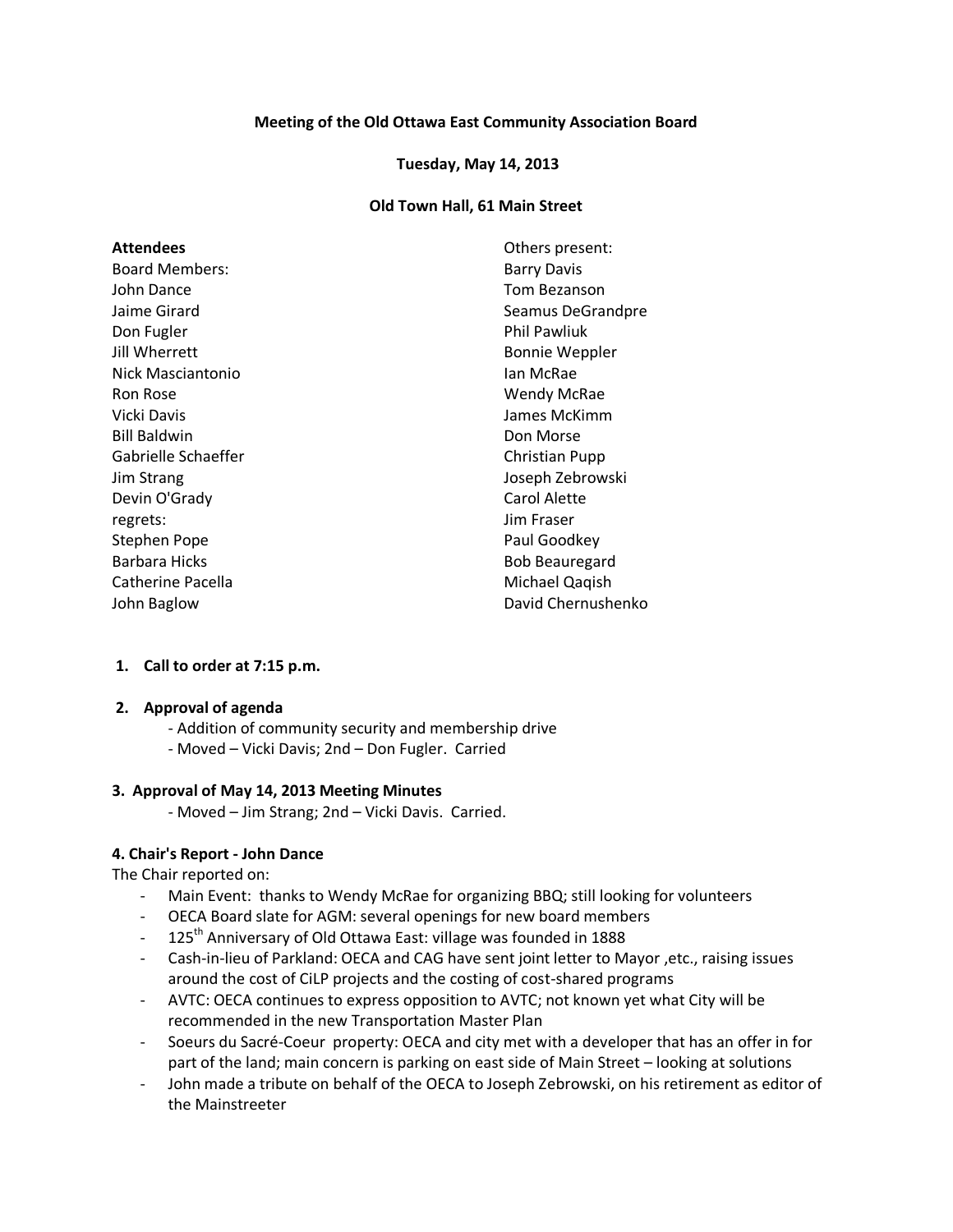# **5. Treasurer's Report - Don Fugler**

Little activity in OOECA account this month

# **6. 417 Expansion – Evelyn Daniko, City of Ottawa**

The presentation provided an overview of the expansion project, the construction schedule and community impacts (Lees SE ramp closure, Lees rapid bridge replacement, Lees and Hurdman station changes). Questions addressed the timing of the Lees ramp closure, and impacts on motorists and bike paths

# **7. Lees Transit-Oriented Development Update - Chris Brouwer and Don Morse**

- An update was provided from the presentation done in March 2013. An public open house is planned for the third week of September.

# **8. Community Security - Jaime Girard**

There have been a number of recent break-ins, rifling through/thefts from vehicles, and thefts of bicycles from yards. The need to lock cars and to report all incidents to the police were highlighted.

# **9. Main Street Renewal Open House - Ron Rose**

- Open houses to be held June 17 at St. Paul and June 18 at the Greenboro Community Centre to discuss the preferred design.

# **10. Councillor's Report**

The councillor spoke about the redesign of Main St. and the upcoming open houses.

# **11. Rideau River Western Pathway – Jaime Girard and Ian McRae**

Open house to be held on June 12 (covering area from Belmont to U of O); OECA to encourage soft surface

# **12. Committee Reports**

# **12.1 Planning - Stephen Pope**

- Nil (written report circulated to board)

# **12.2 SLOE - Vicki Davis**

Updates were provided on summer activities and plans for the Children's Garden, Lees Avenue Community Gardens, and Ottawa East Community Gardens and Rideau River Nature Trail

# **12.3 Transportation - Ron Rose**

Hawthorne Avenue speed bumps and traffic calming have finally been installed

# **12.4 CCC - Gabi Shaeffer**

Topics discussed at the last CCC meeting included: 1) East-West LRT (location of corridor section along Richmond Rd); 2) interprovincial bride – NCC confirmed that Kettle Island is their preferred location; and 3) interprovincial transit study.